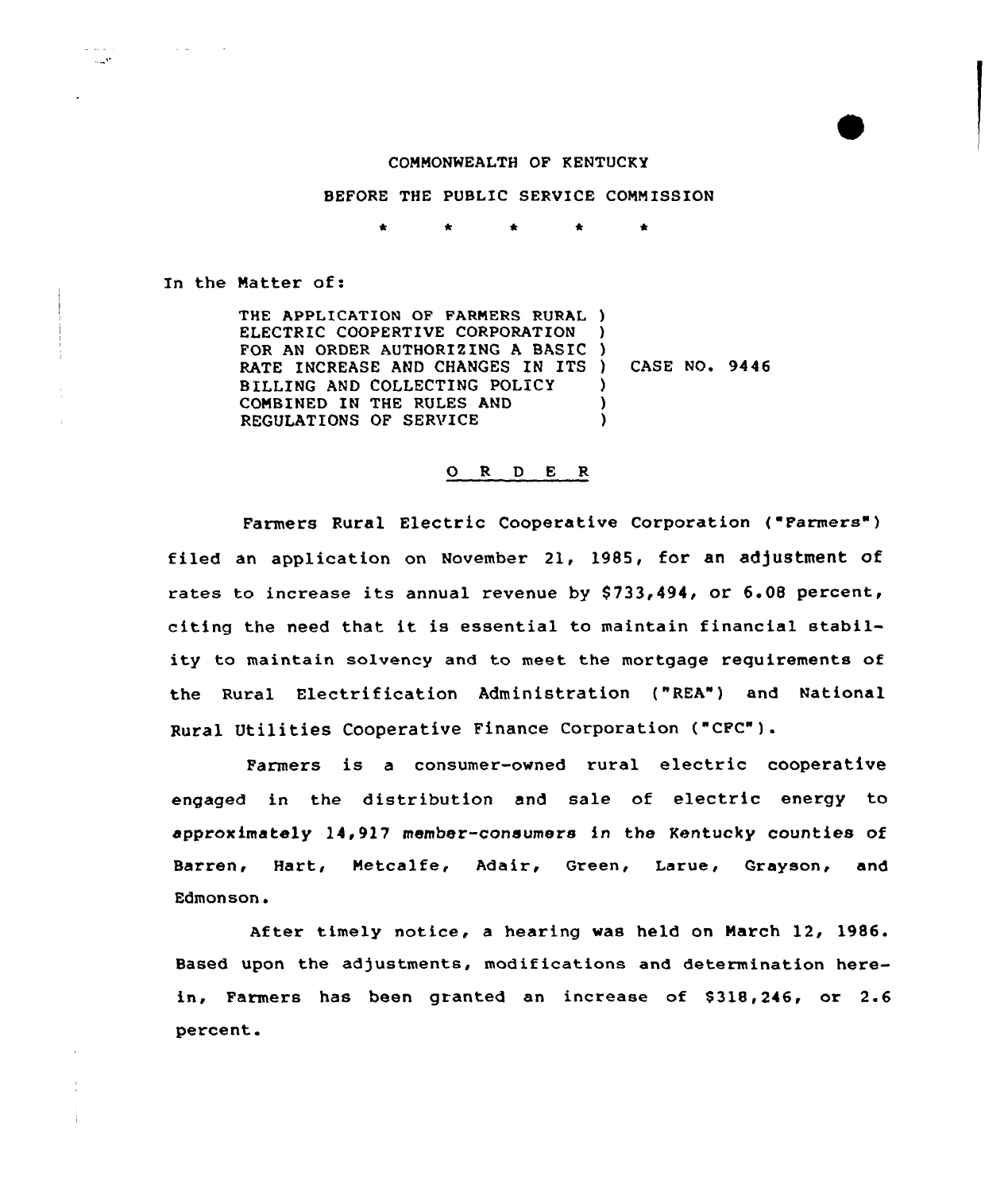# DICKERSON LUNBER

 $\mathcal{A}(\mathcal{A})$  and  $\mathcal{A}(\mathcal{A})$  and  $\mathcal{A}(\mathcal{A})$ 

÷

Dickerson Lumber, a customer of Farmers, appeared at the hearing and requested to intervene and participate in the rate proceeding. Farmers objected to the intervention as being untimely. The presiding hearing officer requested Dickerson to file a written motion to intervene and granted Farmers time to respond. Dickerson was allowed to participate in the hearing subject to a later ruling by the Commission on its intervention.

On Narch 12, 1986, Dickerson filed its formal motion to intervene alleging that it was not aware of this case until March 1986, when it received notice of the hearing as published in the Rural Kentuckian magazine. Dickerson's motion states that it has installed a qualified small power production facility capable of producing a minimum of 600 kilowatts of power and 432,000 kilowatt hours per month of energy which has been offered for sale to Farmers. However, Dickerson claims that it is uneconomical to operate its generation facility due to the absence of any capacity payment in Farmers' tariff. The motion further alleges that the Commission should reduce Farmers' purchased power cost by \$23,844, the minimum annual savings that would result if power and energy had been purchased from Dickerson at its proposed rates.

Farmers' response, filed on March 31, 1986, objects to Dickerson's intervention as untimely since notice of the rate case had been published in the newspaper for. 3 consecutive weeks during November 1985. Farmers further alleges that although Dickerson participated in the hearing, it did not produce any evidence and,

 $-2-$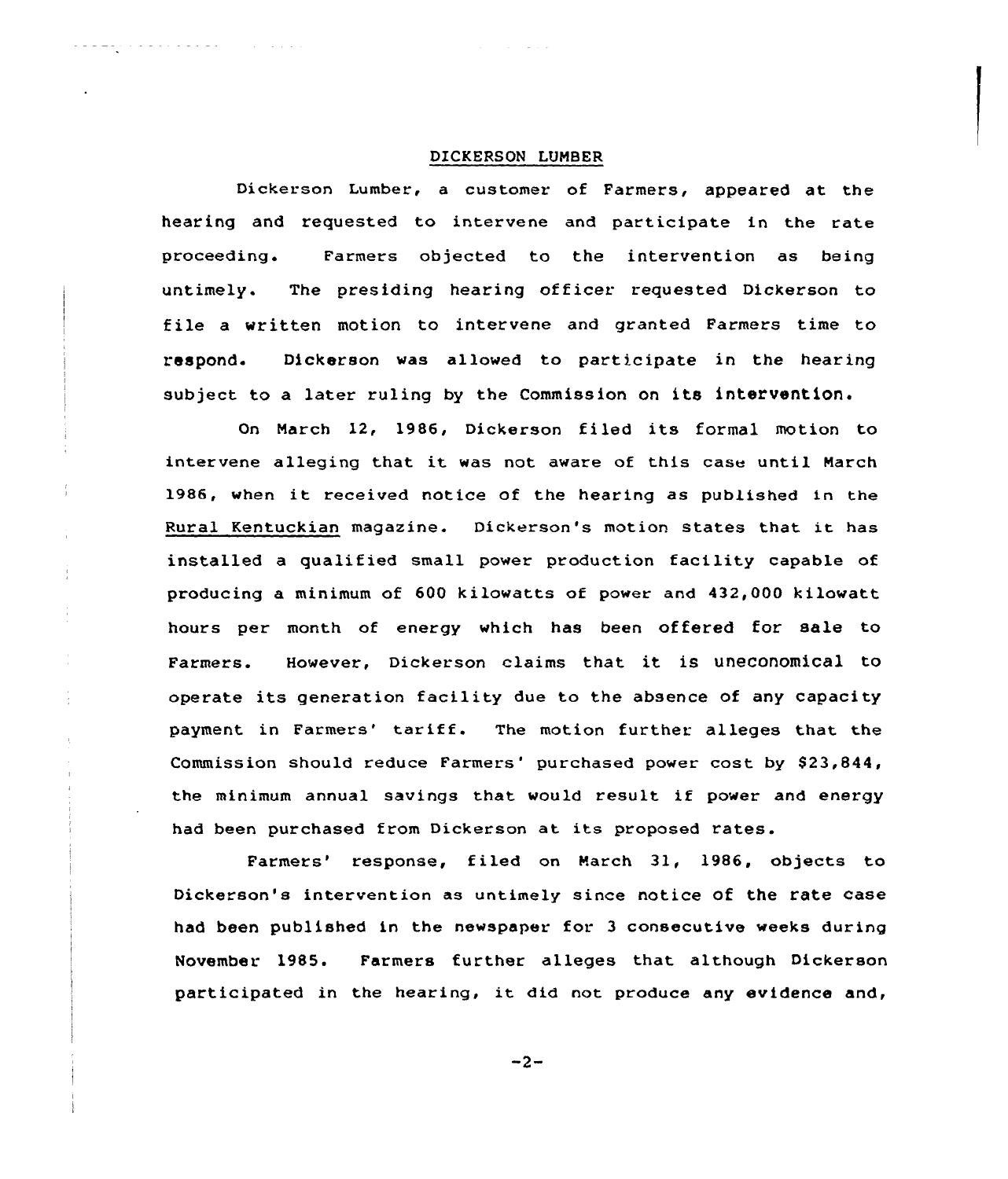consequently, there is no basis for the Commission to make any findings of potential savings in purchased power costs.

The Commission is of the opinion that while its regulation requires motions to intervene to be filed within 30 days after publication of the notice of rate changes, 807 KAR 5:Oll, Section 8(3), this regulation must be applied in a pragmatic manner to protect the rights of both applicants and intervenors. In this case, Dickerson appeared and participated in the scheduled hearing without any attempt to delay or disrupt the proceedings. Dickerson's motion to intervene should be granted with the limitation that it must accept the status of the proceedings as of the date of its appearance at the hearing.

<sup>A</sup> review of the substantive relief requested by Dickerson, a downward adjustment to Farmers' purchased power costs based on its potential purchase of cogenerated power, indicates that Dickerson's intent is to object to Farmers' existing tariff for purchase of power from a cogenerator. This is evidenced by Dickerson's calculation of its proposed adjustment utilizing <sup>a</sup> rate significantly higher than that approved by the Commission. However, even if Dickerson's adjustment was accepted, Farmers would be under no obligation to modify its cogeneration tariff. The Commission finds that this rate proceeding is not an appropriate forum for Dickerson to pursue its individual challenge to Farmers' existing cogeneration tariff. Such a challenge involves issues related to Dickerson's generation facility and Farmers' avoided purchased power costs, such issues being separate and distinct from those in a general rate adjustment.

 $-3-$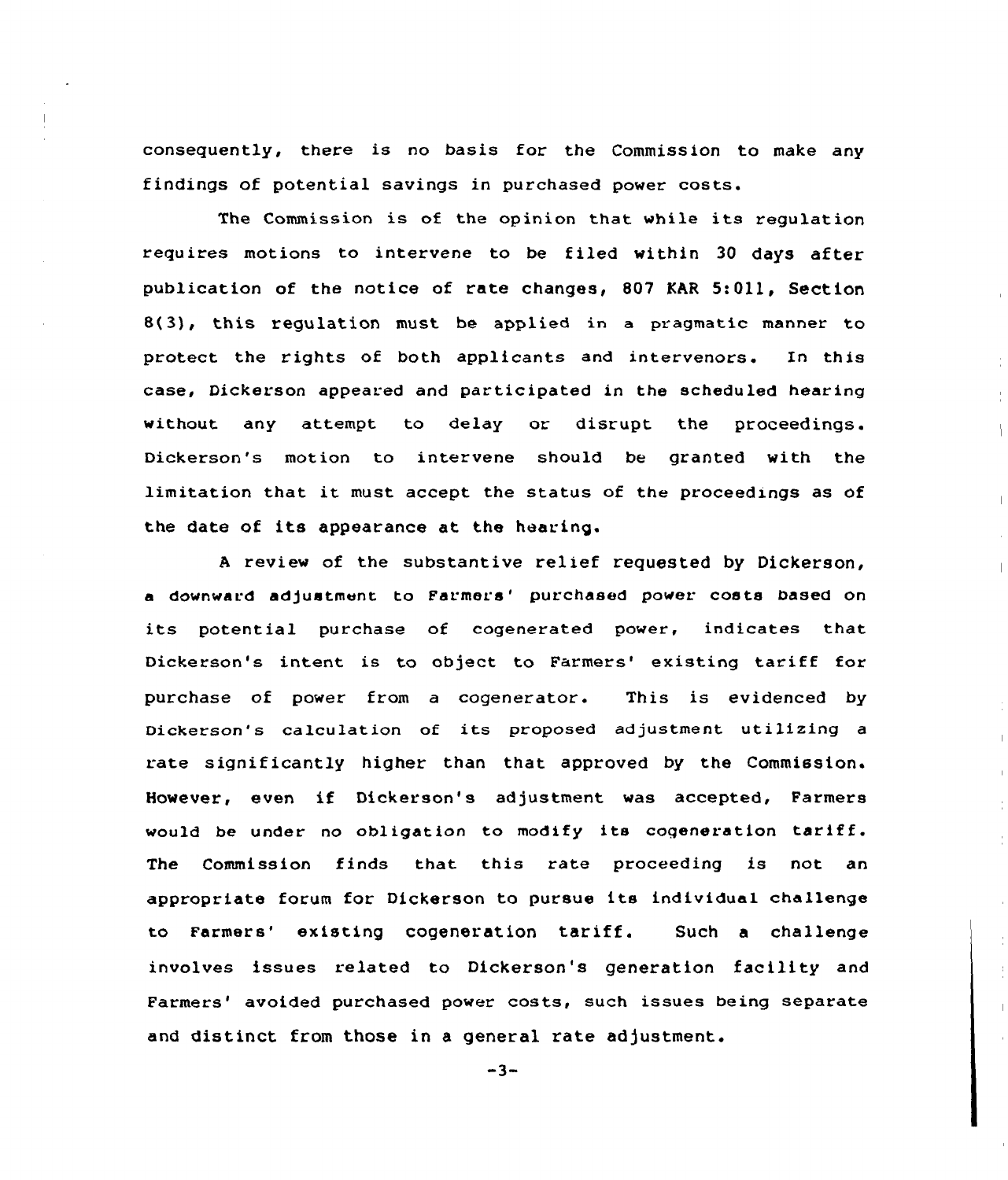Dickerson's proposed adjustment must be rejected without prejudice to its right to initiate a complaint proceeding pursuant to KRS 278.260. However, the Commission reminds Dickerson that the methodology underlying its proposed adjustment was previously considered and rejected in Case No. 8566, Setting Rates and Terms and Conditions of Purchase of Electric Power From Small Power Producers and Cogenerators by Regulated Electric Utilities. The rejection was based on the finding that:

> The Commission would agree with Dickerson Lumber if the "full-requirements" section of FERC Rule 69 did not require the supplying utilities to be in the same financial condition after the purchase of<br>OF nower as before its purchase. To the extent QF power as before its purchase. that the energy rate in the wholesale contract contains fixed cost components, EKP or Farmers would under-recover revenue lost due to the purchase of QF power and hence, other consumers would assume additional costs. Therefore the Commission does not, accept Dickerson Lumber's proposed methodology. <sup>1</sup>

## TEST PERIOD

Farmers proposed and the Commission has accepted as <sup>a</sup> test period for calculating required revenue and rates the 12-month period ending August 31, 1985. In utilizing this historic test period, the Commission has given full consideration to appropriate known and measurable changes.

#### VALUATION

The Commission has adopted Farmers' proposed net investment rate base of \$14,871,944 with the exception that Farmers' proposed inclusion of an allowance for working capital of 1/8 of adjusted

 $1$  Case No. 8566, p. 30.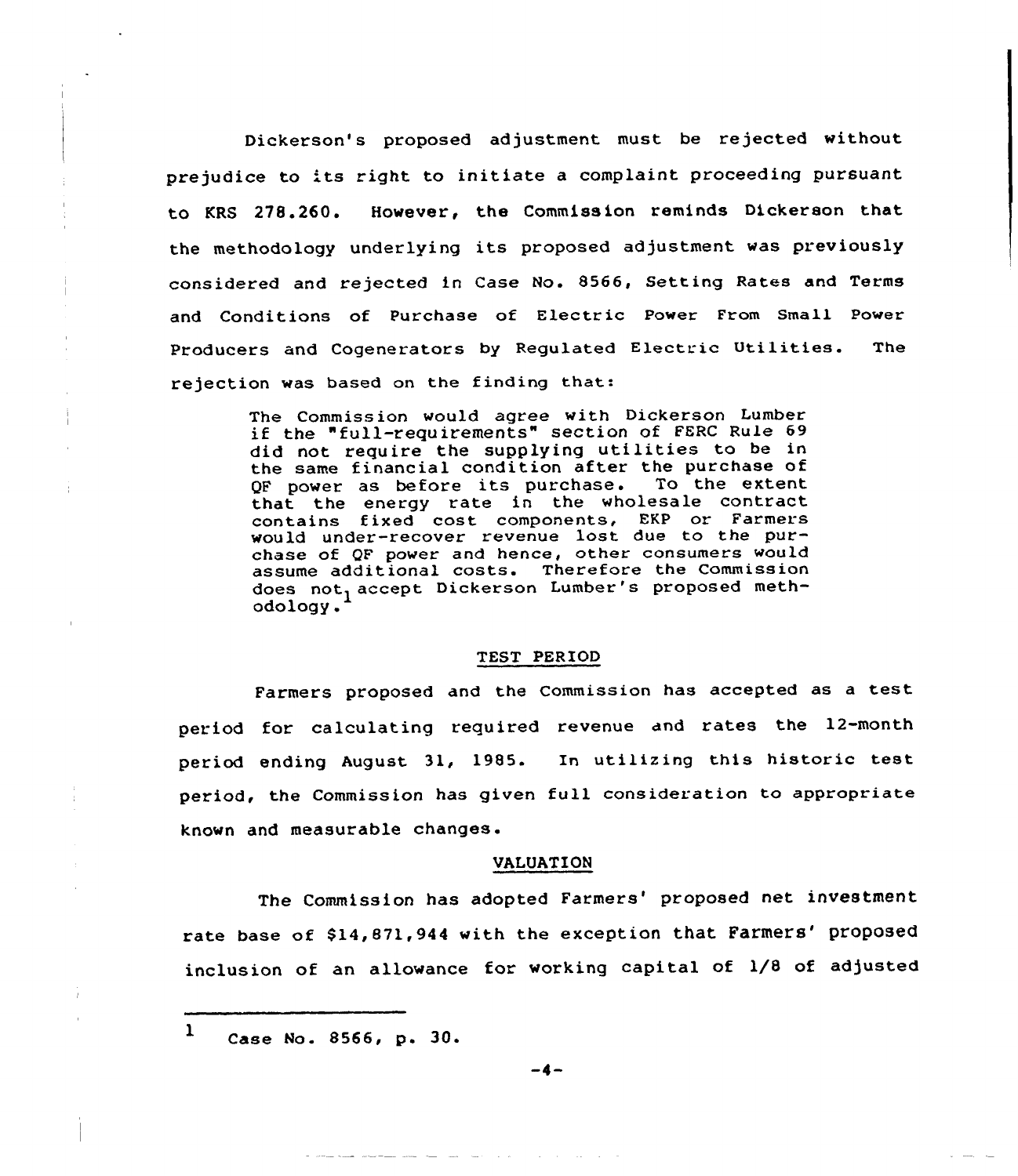test-year operation and maintenance expenses, exclusive of depreciation, taxes and other deductions, has been recalculated to ref1ect the pro forma adjustments found reasonable herein.

With these adjustments, Farmers' net investment rate base for rate-making purposes is as follows:

| Utility Plant in Service<br>Construction Work in Progress<br>Total Utility Plant | \$19,774,415<br>108,512<br>\$19,882,927          |
|----------------------------------------------------------------------------------|--------------------------------------------------|
| Add:                                                                             |                                                  |
| Materials and Supplies<br>Prepayments<br>Working Capital<br>Subtotal             | Ş.<br>178,215<br>29,105<br>213,436<br>$-420,756$ |
| Deduct:                                                                          |                                                  |
| Accumulated Depreciation<br>Customer Advances for Construction<br>Subtotal       | \$5,295,931<br>135,770<br>55,431,701             |
| Net Investment                                                                   | \$14,871,982                                     |

## Capital Structure

Farmers reported a year-end capital structure of  $$17,264,774,$  consisting of  $$5,167,749$  in equity, exclusive of Generation and Transmission Capital Credits ("GTCCs"), and \$12,097,025 in long-term debt. Farmers proposed to add \$405,451 to year-end equity to reflect the proposed net revenue and expense adjustments being requested in this application. This resulted in a proposed capital structure of \$17,670,225. In its determination of rate base and capital structure, the Commission attempts to match revenues, investment and capital based on the test year The equity adjustment proposed by Parmers goes beyond the end of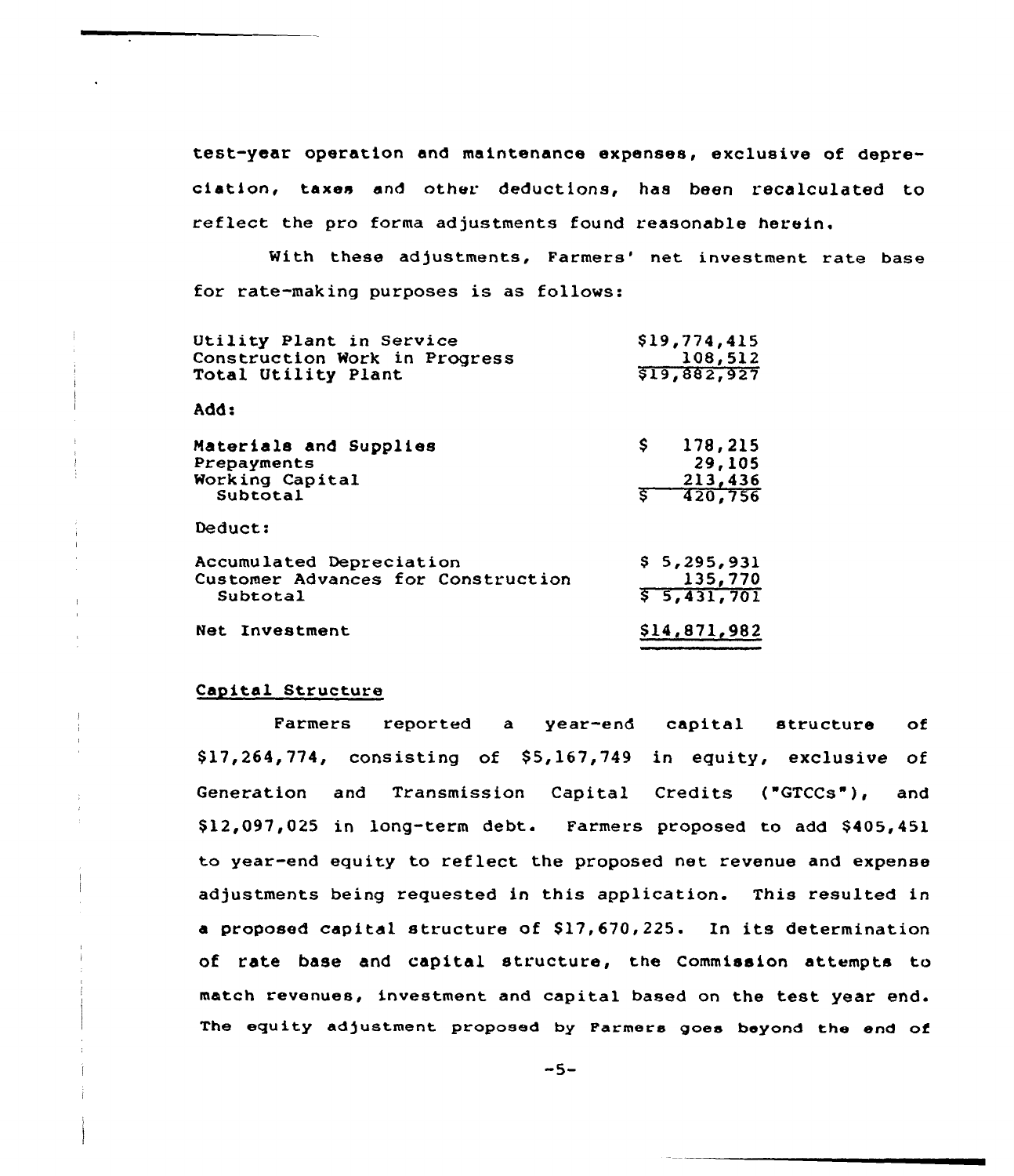the test period and should not, therefore, be included for ratemaking purposes, as it would create a mismatch between rate base capital, revenues and expenses.

The Commission finds, from the evidence of record, that Far<mark>mers' capital structure for rate-making purposes wa</mark>s  $$17,264,774$ , and consisted of  $$5,167,749$  in equity and  $$12,097,025$ in long-term debt. In this determination of the capital structure, the Commission has excluded GTCC assignments in the amount of \$1,722,737.

## REVENUES AND EXPENSES

Farmers proposed several adjustments to revenues and expenses to reflect current and anticipated operating conditions. The Commission finds the proposed adjustments are generally proper and acceptable for rate-making purposes, with the following modifications:

## Puel Synchronizatian Adjustment

í.

Farmers did not normalize its operating revenues nor its purchased power expenses because Fuel Adjustment Clause ("FAC") revenues and expenses were included. The Commission is of the opinion that normalization adjustments should be made to operating revenues and purchased power expenses to remove any effect of the PAC. Therefore, the Commission has made a normalization adjustment of \$47,350, which reduces operating revenues from \$12,266,981 to \$12,219,631. Additionally, the Commission has made a normalization adjustment of \$45,285, which reduces purchased power expenses from \$8,942,561 to \$8,897,276.

 $-6-$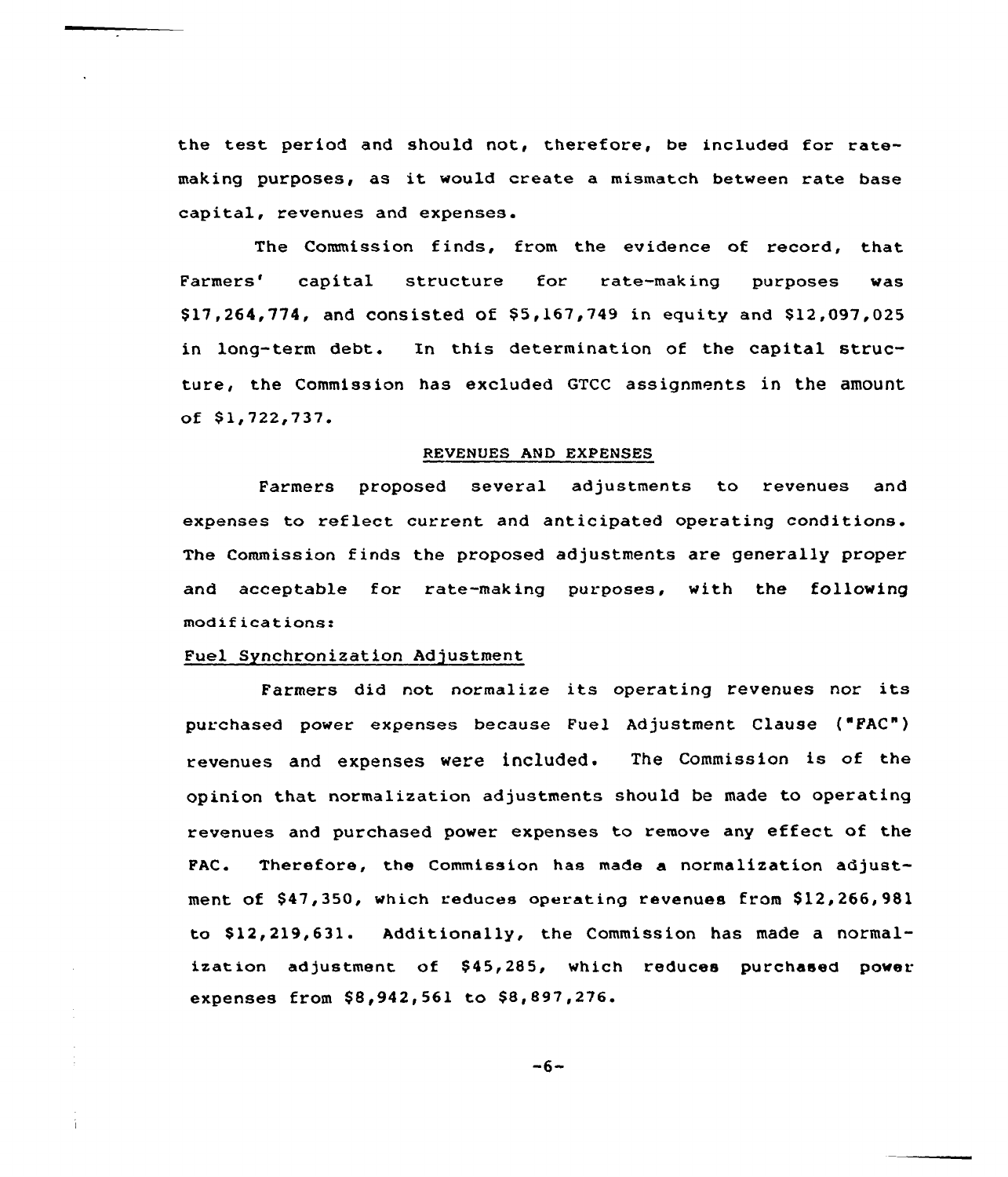# Directors Fees and Expenses

Farmers incurred S26,895 in directors fees and expenses during the test period. The Commission has disallowed, for ratemaking purposes, S1,350 paid by Farmers as a per diem allowance to directors attending industry-associated meetings other than its own board meetings.

The Commission is aware that non-profit cooperatives must have dedicated and competent directors at the board level, but no showing has been made that per diem allowances for discretionary meetings advance these objectives.

## Charitable Contributions

During the test period, Farmers contributed S689 to charities and civic groups within its service area. While the Commission believes that these contributions are good for community relations, they are not related to the provision of reliable electric service to the members of Farmers. The Commission finds that the rates charged consumers for utility services should reflect only the cost of providing those services. Therefore, the Commission has excluded these expenses for ratemaking purposes herein.

## Advertising Expense

Farmers' test period expenses included advertising costs of S6,453 for institutional and promotional purposes. Farmers proposed an adjustment to exclude \$1,236 of this expense. Xnasmuch as 807 KAR 5:016 speeifieally disallows the full amount of this type of advertising, the Commission has reduced operating

 $-7-$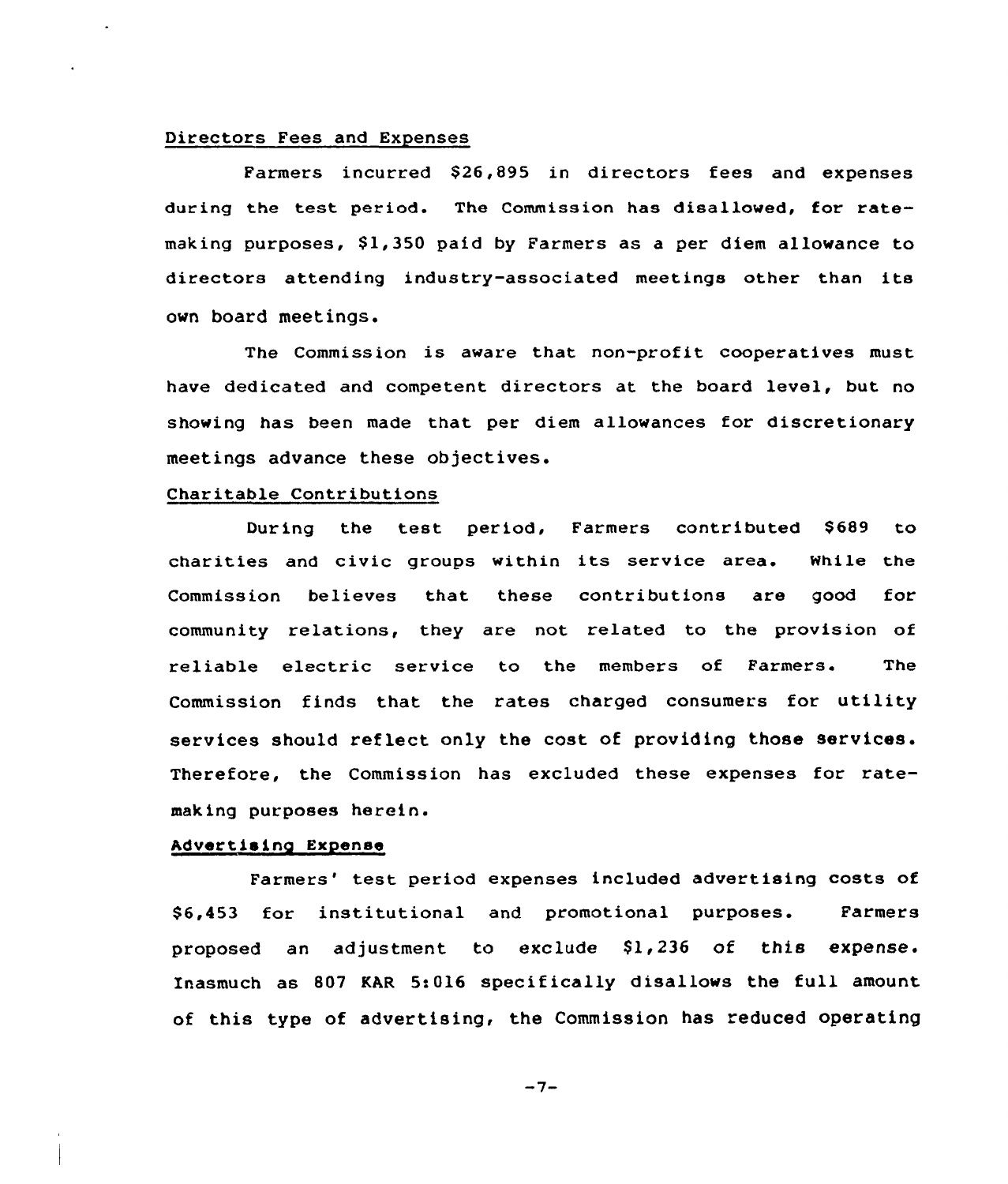expenses of 86,453 to reflect the full exclusion of institutional and promotional advertising.

# Insurance Expense

Farmers proposed an adjustment of \$10,502 to insurance expense to reflect the estimated increase in insurance effective November 1, 1985. The adjustment proposed by Farmers did not take into account capitalized insurance costs and, additionally, the subsequent actual insurance premium was greater than the estimated amount.

In determining the allowable insurance expense adjustment the Commission has used the actual November 1, 1985, billing and has capitalized 31.5 percent of the increase, the amount equal to wages capitalized to total wages, to reflect non-expensed insurance costs. This results in an insurance expense adjustment of \$10,810.

# Maintenance of Right-of-Way

Farmers proposed a \$100,000 adjustment to reflect the cost of hiring a maintenance contractor to clear rights-of-way. The maintenance to be done by this contractor was to be in addition to the normal annual maintenance performed by Farmers' full-time five-man crew.

The Commission examined this proposal extensively in an attempt to determine if this additional maintenance was needed and to determine if the adjustment is known and measurable.

In its response to Item 1 of the first information request, Farmers indicated that the basis for the proposed adjustment was the estimated cost per hour, \$63, multiplied by the estimated

 $-8-$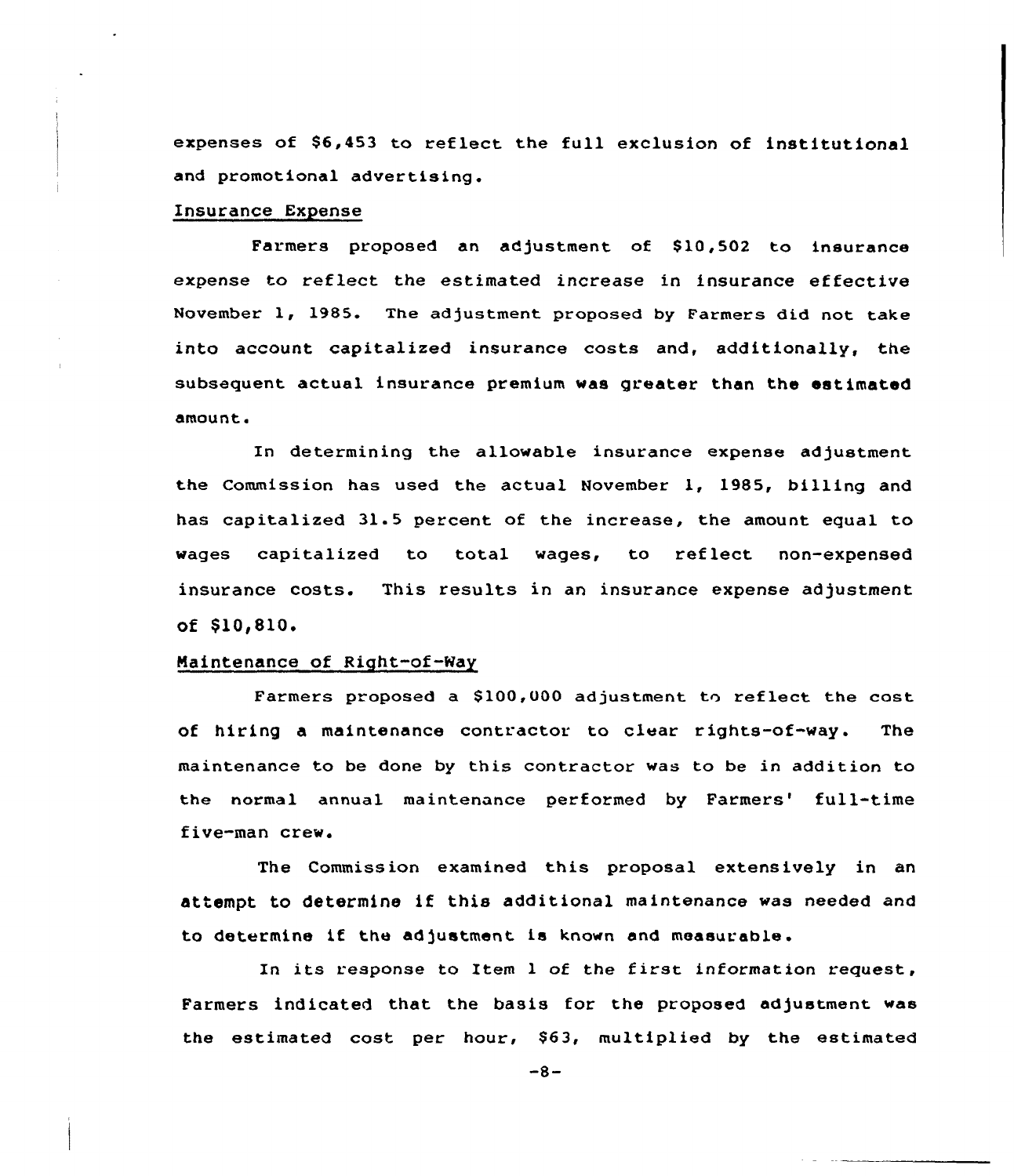number of hours, 1,587. Subsequently, Farmers supported the estimated number of hours as being determined by dividing the amount requested, \$100,000, by the cost per hour. The Commission is of the opinion that the method of justification presented by Farmers is unsound. The argument that \$100,000 was arrived at by multiplying 1,587 x 63, and that at the same time the 1,587 was obtained by dividing  $$100,000$  by 63 is circuitous and, therefore, inappropriate as support for this adjustment.

Moreover, the only study of the need for additional maintenance presented by Farmers to justify this adjustment is one resulting from an inspection performed by a right-of-way clearing contractor in 1984. At that time 600 "cases" requiring right-ofway clearance were reported. The record reflects that in 1985, 462 "cases" were corrected by Farmers and that "a big portion"<sup>2</sup> of these cases were the same as included in the 1984 inspection xeport. The Commission must conclude from this testimony that Farmexs has been successful in its maintenance efforts without additional work by an outside contractor.

Additionally, Farmers has indicated that it has made no estimates as to how much work <sup>a</sup> contracting crew could perform if paid \$100,000 annually. In the absence of a comprehensive plan detailing the benefit of a \$100,000 adjustment, this amount is arbitrary. Furthermore, Farmers made reference that additional revenues and cost savings would be generated by the additional

<sup>2</sup> Transcript of Evidence, March 12, 1986, p. 65.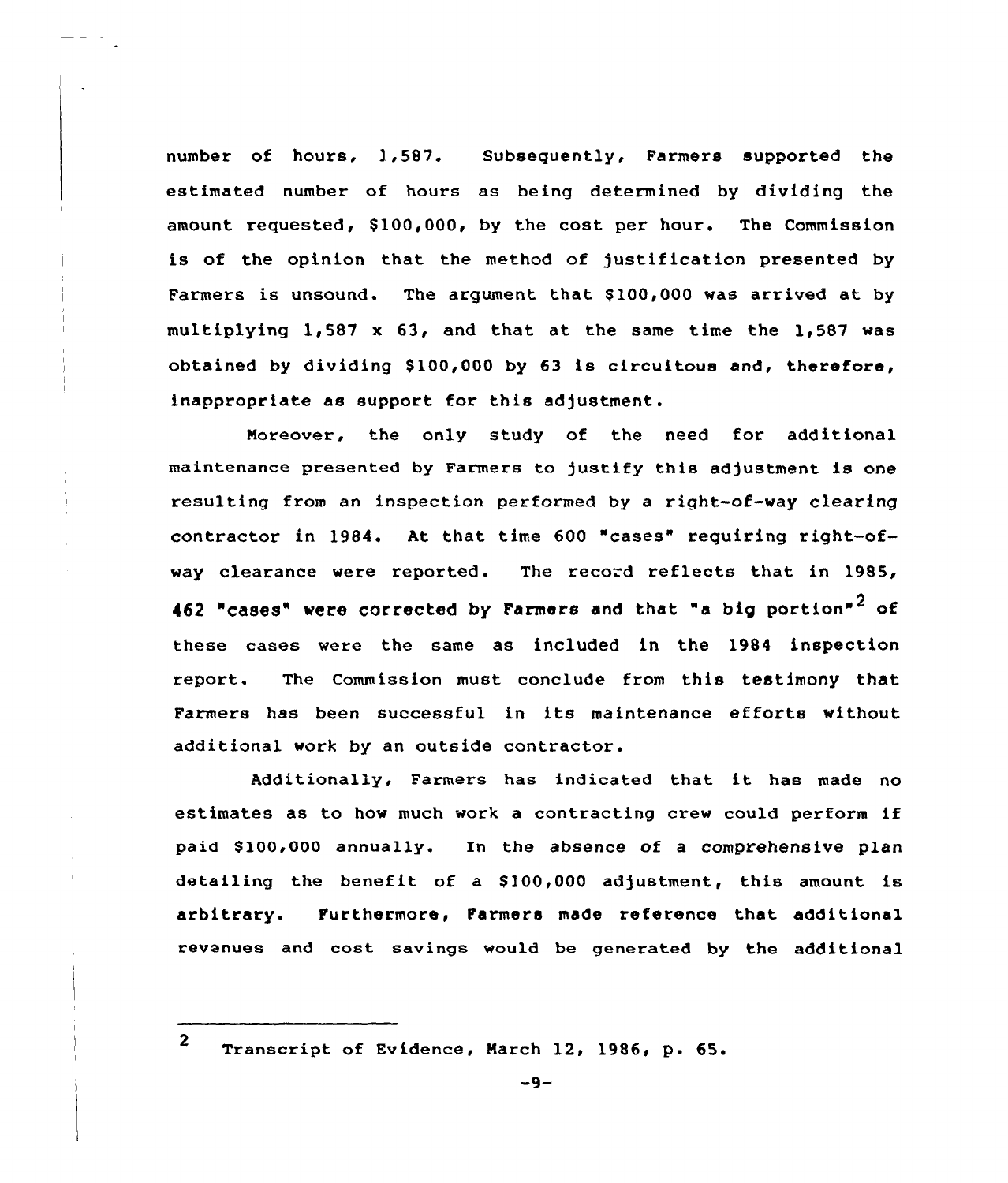right-of-way maintenance; however, these amounts were not quantified and included as part of the adjustment. Therefore, the adjustment is incomplete as to its total effect and impact on expenses on a prospective basis and has not been included herein for rate-making purposes.

The effect of the accepted pro forma adjustments on Farmers' net income is as follows:

|                    | Actual<br>Test Year | Pro Forma<br>Adjustments       | Adjusted<br>Test Year |
|--------------------|---------------------|--------------------------------|-----------------------|
| Operating Revenues | \$12, 266, 981      | $\langle 47, 350 \rangle$<br>s | \$12, 219, 631        |
| Operating Expenses | 11,369,195          | <13,892>                       | 11,355,303            |
| Operating Income   | 897,786             | $\overline{33,458}$            | 864,328               |
| Interest on LTD    | 601,715             | 49,960                         | 651,675               |
| Other Income/      |                     |                                |                       |
| (Deductions) Net   | 271,347             | <150,571>                      | 120,776               |
| Net Income         | 567,418             | $5$ $(233, 989)$               | 333,429<br>s.         |

#### REVENUE REQUIREMENTS

The actual rate of return on Farmers' net investment rate base established herein for the test period was 5.8 percent. Farmers requested rates that would produce a rate of return of 10.58 percent and a Times Interest Earned Ratio {"TIER") of 2.5X. Parmers indicated that these earning levels were required in order to comply with REA and CFC mortgage agreements. Farmers further stated that it requested this level of TIER because it was advised to do so by REA and CFC representatives, the median TIER for all cooperatives in the state is 2.32x, and because REA may be phased out.

Farmers' actual TIER for the test year was 1.94X and its TIER was 1.04X and 1.98X for the calendar years 1983 and 1984,

 $-10-$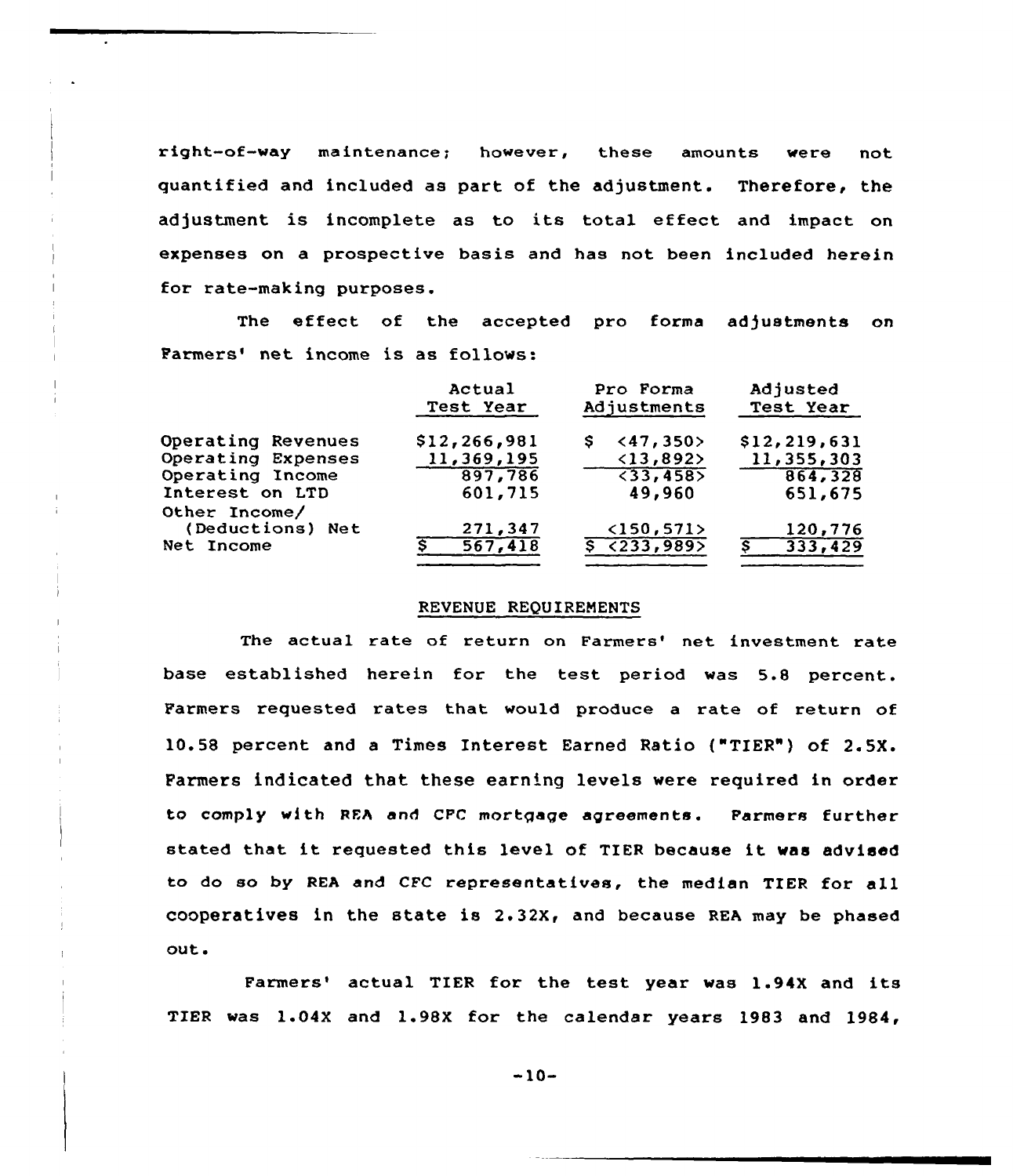respectively. After taking into consideration the pro forma adjustments in this case, Farmers would achieve a 1.51X TIER without an increase in revenues. Farmers' equity to total asset ratio is 29.9 percent based on the capital structure approved herein. Farmers' Debt Service Coverage ratio for the test year and calendar years 1983 and 1984 was .65X, 1.91X and 1.94X, respectively. All of these ratios are based on the earnings of Farmers exclusive of the GTCCs assigned to Farmers by East Kentucky Power Cooperative, Inc.

In 1982, Farmers was granted a rate of return of 8.53 percent, which provided a TIER of 2.25X. Recognizing the lowering of interest rates and the overall improvement in economic conditions from those that existed in 1982, the Commission has lowered the rates of return allowed in certain cases involving other utilities under its jurisdiction. Recent decisions involving electric cooperatives have resulted in allowed TIER levels of 2.00X reflecting the Commission's opinion that rates of return and TIER should be reduced. The REA, Farmers' principal lender, requires its borrowers to maintain an average TIER of at least 1.5X for <sup>2</sup> out of the most recent <sup>3</sup> calendar years. The TIER as calculated by REA for purposes of meeting the minimum mortgage requirements includes GTCCs assigned during the calendar year. The Commission recognizes that a cooperative may not, actually achieve <sup>a</sup> TIER of 1.5X if the revenue requirements were based on <sup>a</sup> 1.5X TIER, and provides an allowance by basing the revenue requirement on a 2.00X TIER. The Commission is of the opinion

 $-11-$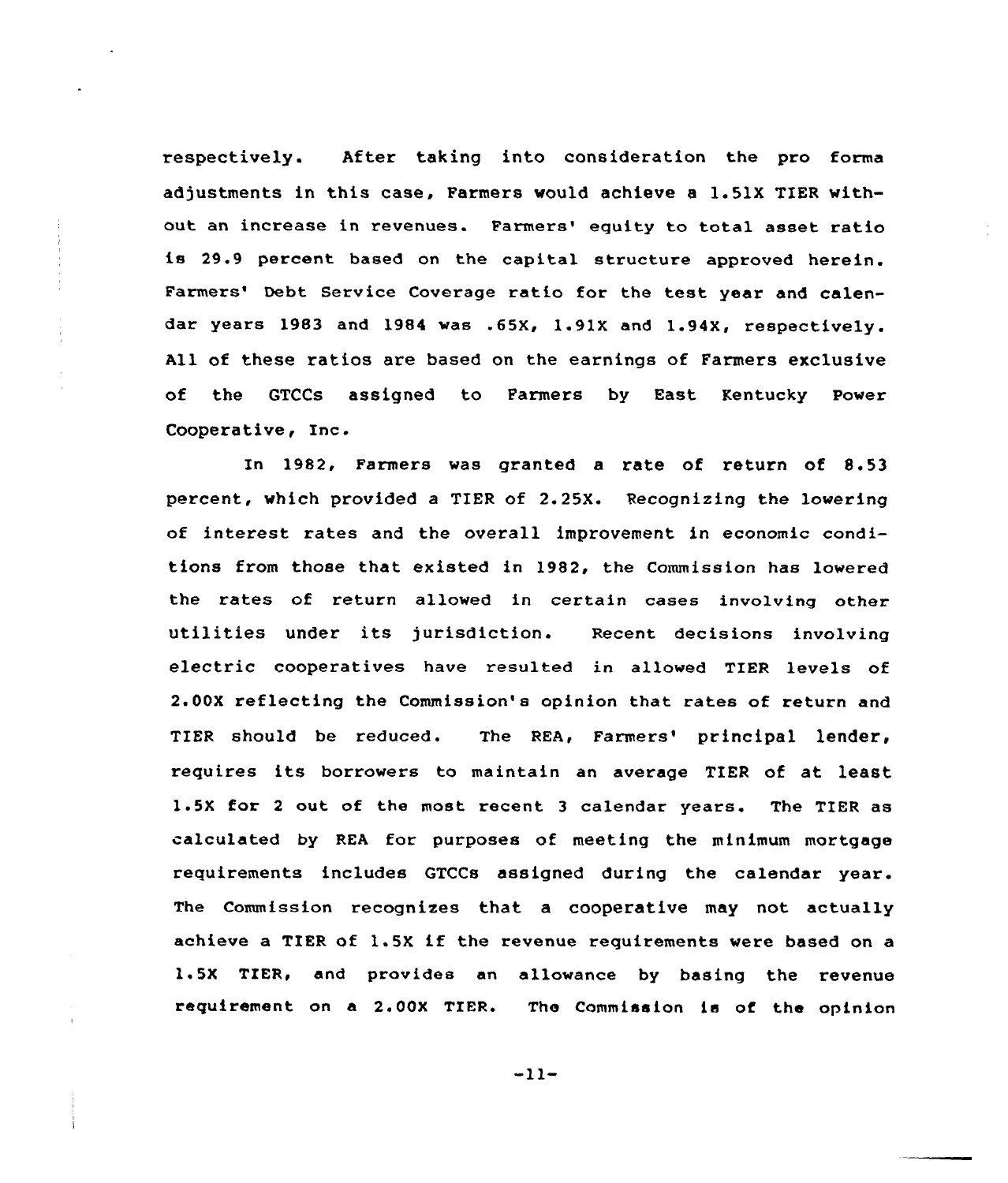that Farmers' revenue requirement should be based on a TIER of 2.00X in this ease.

The Commission has noted that Farmers' capital structure as of test year-end consisted of 29.9 percent equity and 70.1 percent debt after removal of accumulated GTCCs. The equity level achieved by Farmers is viewed by the Commission as an indication of Farmers' stable financial condition. A basic principle of a cooperative is that the customers of the cooperative who are actually the owners should be allowed to benefit from strong financial performance of the cooperative by receiving a refund of capital credits or by realizing a reduction in the cost of electric service. With the improving equity level, the Commission expects Farmers to seriously consider as a part of its financial planning methods whereby the consumer-owners of the cooperative will receive the maximum benefits of the cooperative form of organization.

Based on the evidence of record and the reasons cited herein, the Commission has determined that a TIER of 2.00X should be granted in this case. In order to achieve this TIER, Farmers should be allowed to increase its annual revenue by S318,246, which would result in <sup>a</sup> rate of return of 7.95 percent. This additional revenue will produce net income of \$651,675, which should be sufficient to meet the requirements in Farmers' mortgages securing its long-term debt.

## REVENUE ALLOCATION AND RATE DESIGN

Farmers proposed to allocate the revenue and rate design increases to each rate class by the percent of revenue increase.

 $-12-$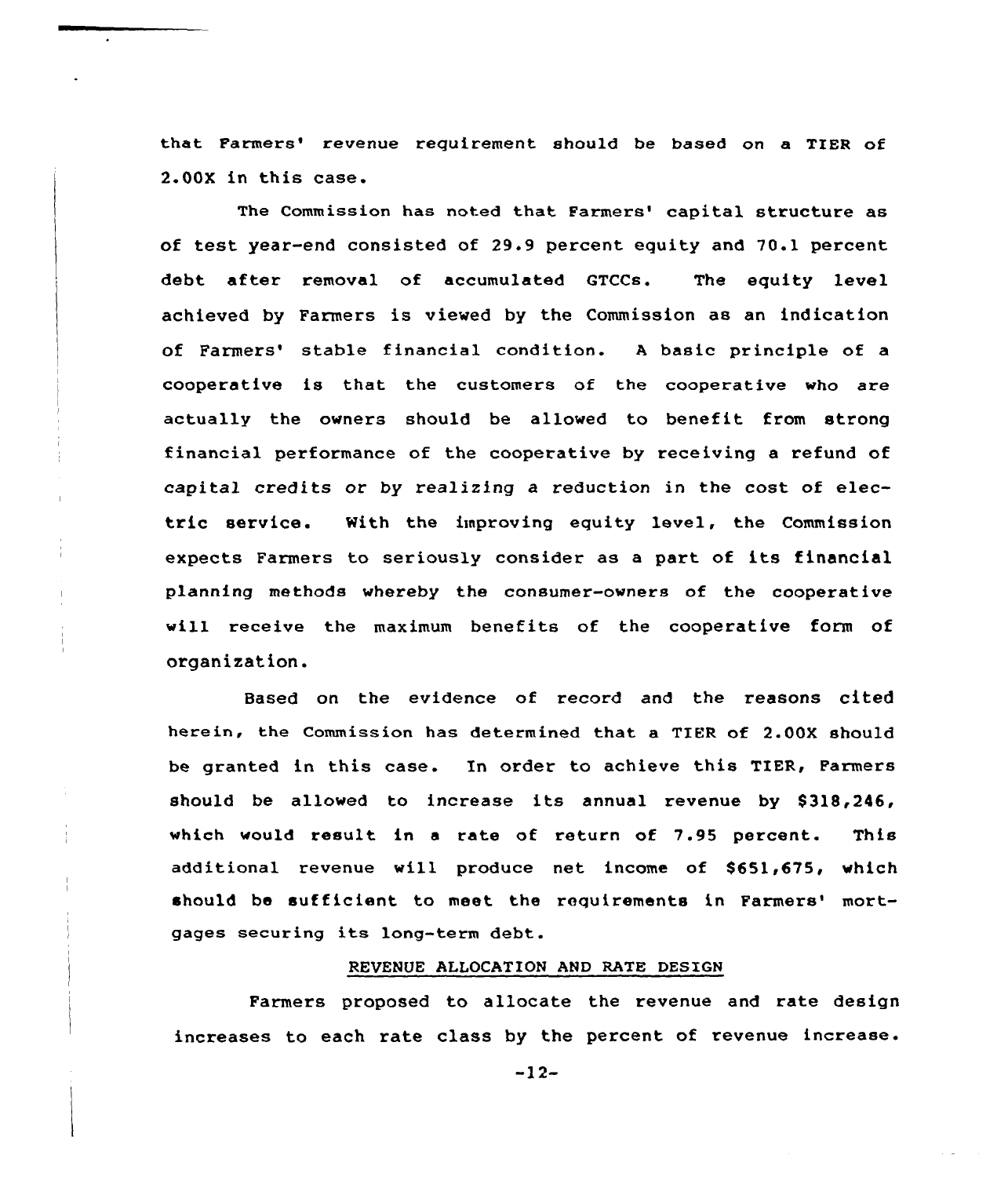In this case, the Commission agrees with Farmers' methodology and used the same methodology to allocate the final revenue and rate design increases.

#### **SUMMARY**

The Commission, after consideration of the evidence of record and being advised, is of the opinion and finds that:

1. The rates in Appendix <sup>A</sup> are the fair, just and reasonable rates for Farmers and will provide net income sufficient to meet the requirements in Farmers' mortgages securing its long-term debt.

2. The rates and charges proposed by Farmers differ from those found reasonable herein and should be denied upon application of KRS 278.030.

IT 18 THEREFORE ORDERED that:

1. Dickerson's motion to intervene be and it hereby is granted.

2. The rates in Appendix <sup>A</sup> be and they hereby are approved for service rendered on and after the date of this Order.

3. The rates proposed by Farmers be and they hereby are denied.

4. Farmers shall file with the Commission within 30 days of the date of this Order its revised tariff sheets setting out the rates approved herein.

-13-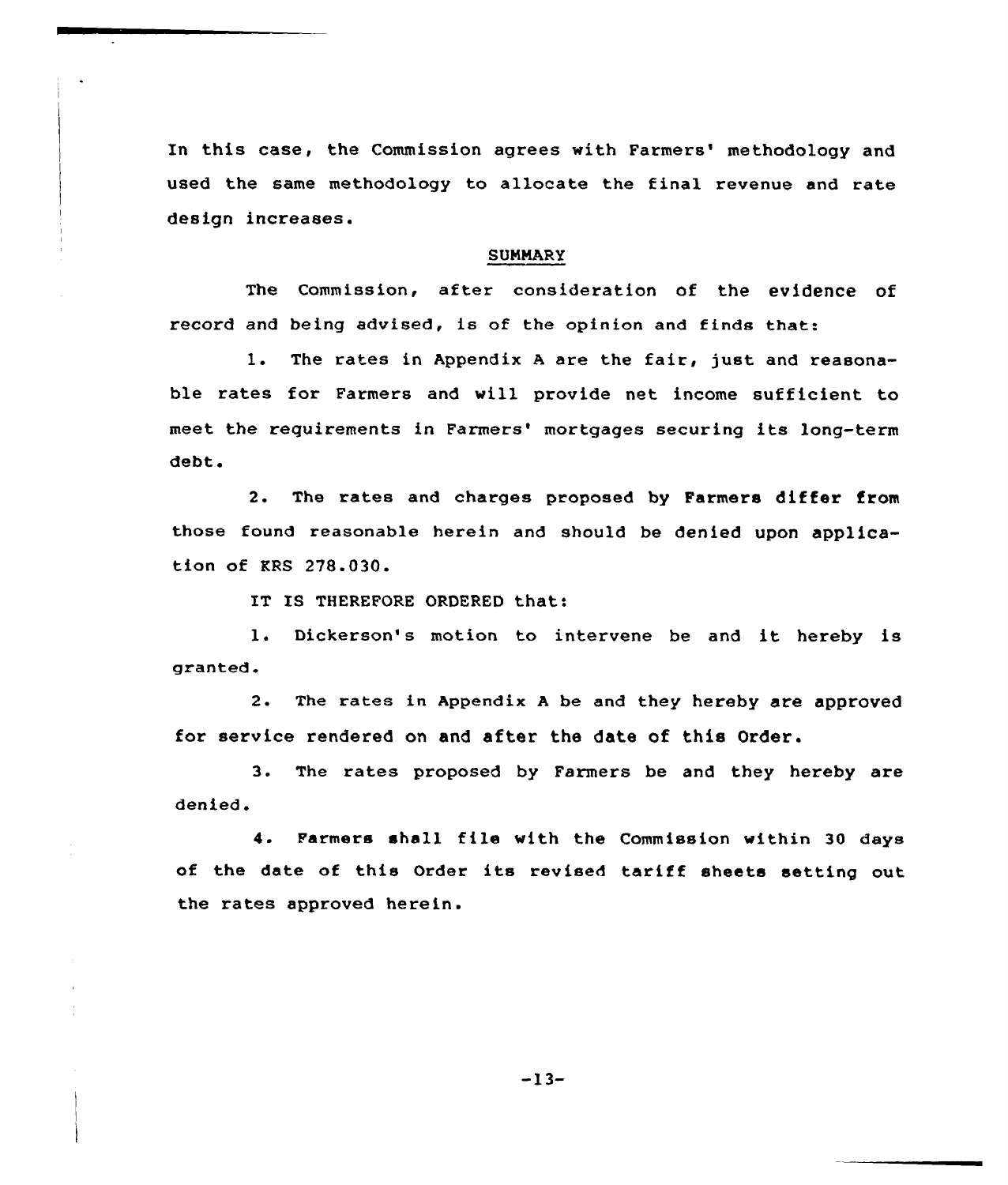# Done at Frankfort, Kentucky, this 15th day of May, 1986.

PUBLIC SERVICE COMMISSION

Rue D. 1 Le Chairman  $\mathbf{r}$ Vice Chairman Williams) **RTT** 

ATTEST:

Secretary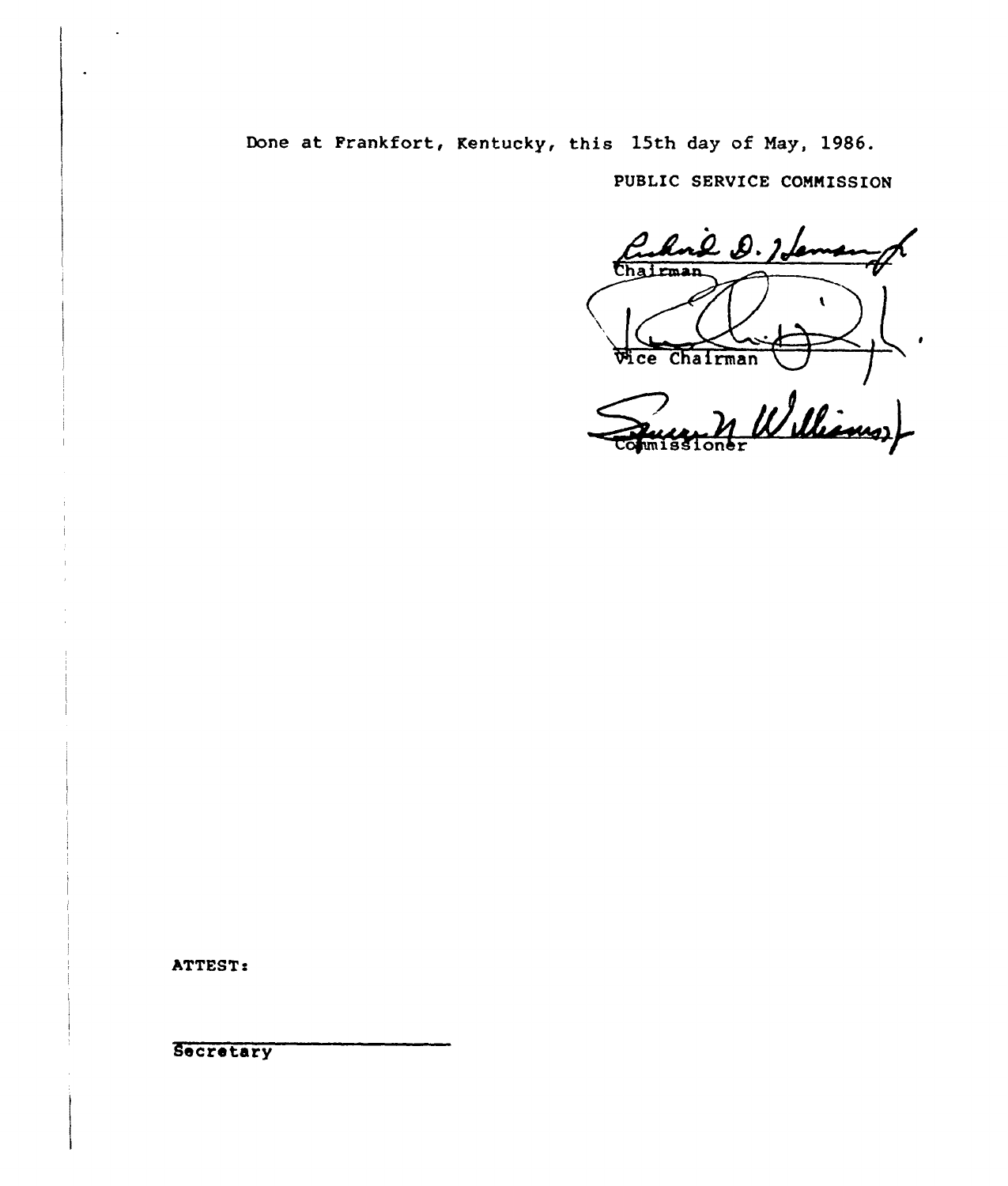## APPENDIX A

# APPENDIX TO AN ORDER OF THE KENTUCKX PUBLIC SERVICE COMMISSION IN CASE NO. 9446 DATED MAY 15, 1986

The following rates and charges are prescribed for the customers in the area served by Farmers Rural Electric Cooperative Corporation. All other rates and charges not specifically mentioned herein shall remain the same as those in effect under authority of this Commission prior to the date of this Order.

# SCHEDULE R RESIDENTIAL SERVICE

Rates:

 $\mathcal{L}$ 

 $\overline{1}$  $\mathbf{1}$ -i

| First<br>Next | <b>50 KWH</b><br>150 KWH<br>KWH | (Minimum Charge) | $14.012$ g Per Month<br>$8.421$ d Per KWH |  |
|---------------|---------------------------------|------------------|-------------------------------------------|--|
| Remaining     |                                 |                  | $5.877$ $\epsilon$ Per KWH                |  |

# Minimum Charges:

The minimum monthly charge to customers billed under the above rate shall be \$7.01 for single-phase service. Payment of the minimum charge shall entitle the consumer to the use of the number of KWH corresponding to the minimum charge in accordance<br>with the foregoing rate. The minimum monthly charge for with the foregoing rate. The minimum monthly charge for<br>three-phase service shall be \$.75 per KVA of installed transformer<br>capacity.

## SCHEDULE R T-O-D RESIDENTIAL SERVICE T-0-D\*

#### Rates

| On-Peak Rate:     |                         |
|-------------------|-------------------------|
| Service Charge    | \$2.80                  |
| Under 200 KWH/Mo. | $8.421$ $\epsilon$ /KWH |
| Service Charge    | <b>S7.88</b>            |
| Over 200 KWH/Mo.  | $5.877$ $\epsilon$ /KWH |
| Off-Peak Rate:    |                         |
| Under 200 KWH/Mo. | $5.053$ $\epsilon$ /KWH |
| Over 200 KWH/Mo.  | $3.526$ $\epsilon$ /KWH |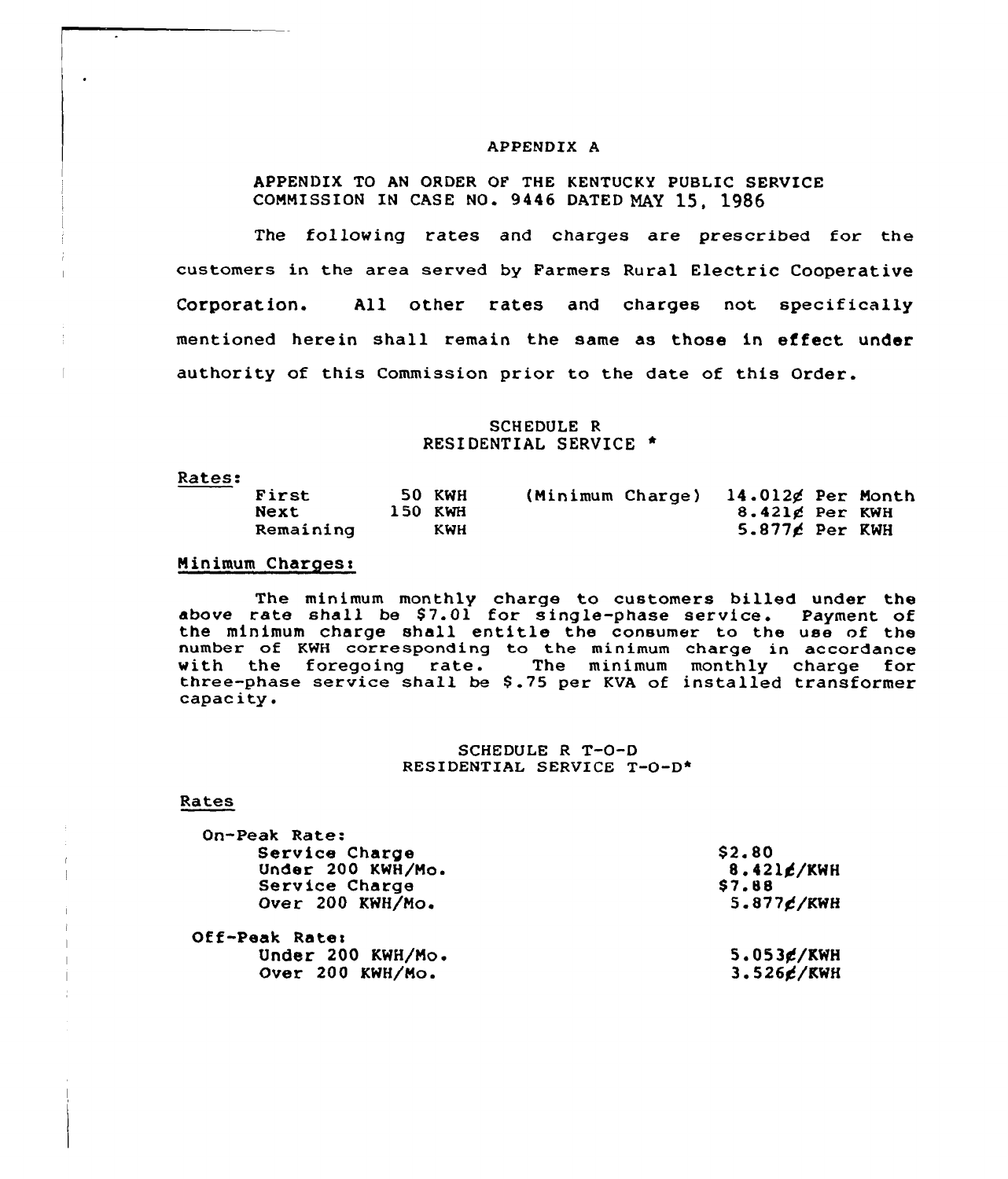## SCHEDULE C COMMERCIAL AND INDUSTRIAL SERVICE\*

# Rates Per Month:

For all consumers whose kilowatt demand is less than 50 Kw: Kilowatt Demand Charge: None First 50 KWH (Minimum Charge) 14.012¢ Per KWH First 50 KWH (Minimum Charge) 14.012¢ Per KWH<br>Next 150 KWH 8.639¢ Per KWH<br>Remaining KWH 6.373¢ Per KWH  $6.373$  $\epsilon$  Per KWH For all consumers whose kilowatt demand is 50 KW or above: Kilowatt Demand Charge: Per KW \$4.93 Energy Charge:  $5.205$  $\cancel{\epsilon}$  Per KWH  $5.035$  $\cancel{\epsilon}$  Per KWH First 10,000 KWH<br>Next 20,000 KWH 20,000 KWH Remaining 4.890 Per KWH

## Minimum Monthly Charge:

The minimum monthly charge under the above rates shall be<br>\$7.01 for single-phase service. Payment of the minimum charge shall entitle the consumer to the use of the number of kilowatt hours corresponding to the minimum charge in accordance with the foregoing rate.

## SCHEDULE D LARGE COMMERCIAL/INDUSTRIAL SERVICE OPTIONAL TIME-OF-DAY RATE

### Rates Per Month

Kilowatt Demand Charge:

\$4.93 Per KW

Energy Charge:

| First     | 10,000 KWH |     | 5.205¢ Per KWH    |  |
|-----------|------------|-----|-------------------|--|
| Next      | 20,000 KWH |     | $5.035$ d Per KWH |  |
| Remaining |            | KWH | $4.890$ g Per KWH |  |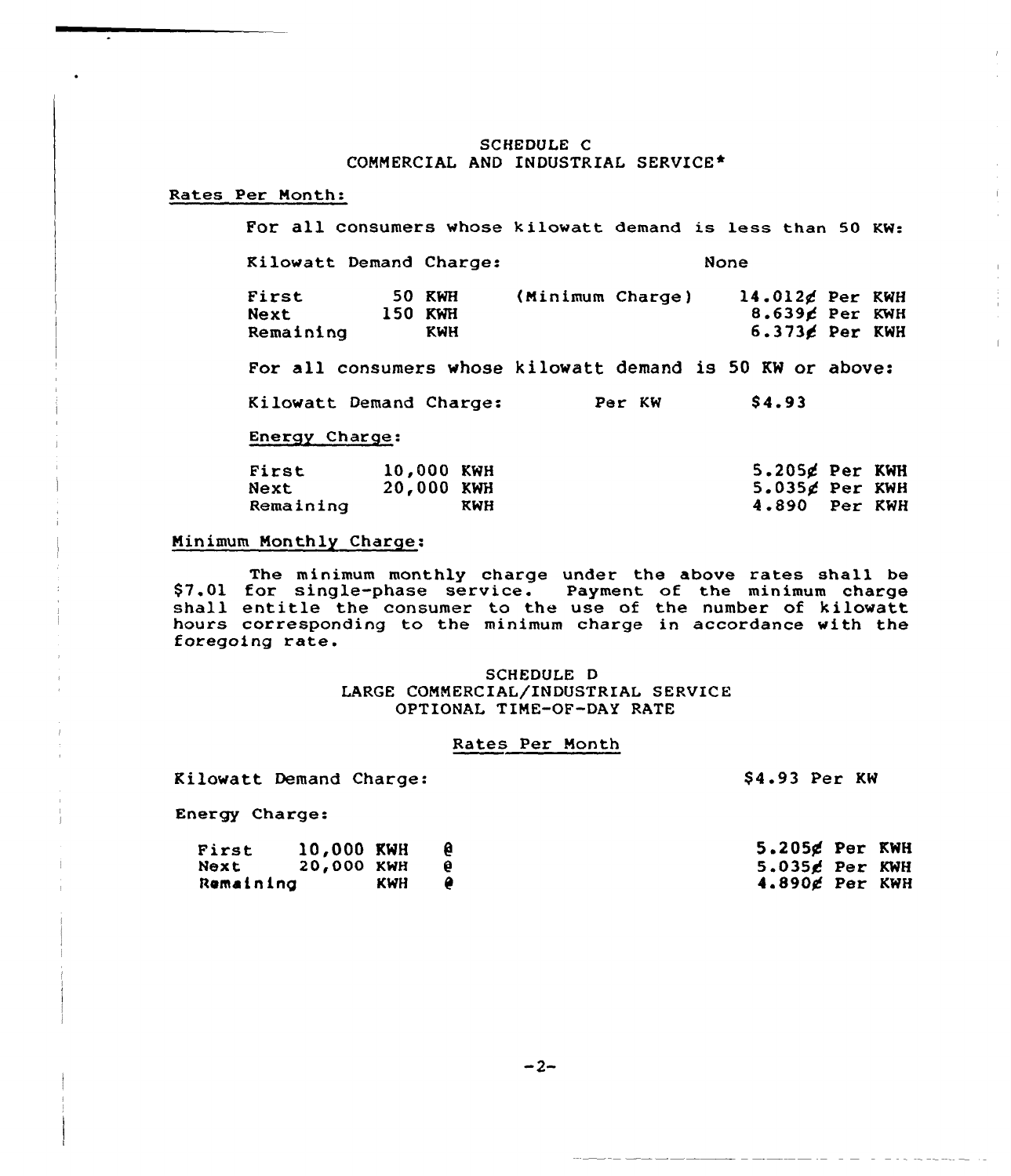## SCHEDULE OL OUTDOOR LIGHTING SERVICE\*

# Rate Per Fixture:

| Type of Lamp  | Watts | Monthly<br><b>KWH Usage</b> | Monthly Charge<br>Per Lamp |
|---------------|-------|-----------------------------|----------------------------|
| Mercury Vapor | 175   | 70                          | \$6.41                     |
| Mercury Vapor | 250   | 98                          | 7.19                       |
| Mercury Vapor | 400   | 156                         | 10.90                      |
| Mercury Vapor | 1000  | 378                         | 18.44                      |
| Sodium Vapor  | 100   | 42                          | 6.88                       |
| Sodium Vapor  | 150   | 63                          | 7.91                       |
| Sodium Vapor  | 250   | 105                         | 10.61                      |
| Sodium Vapor  | 400   | 165                         | 13.43                      |
| Sodium Vapor  | 1000  | 385                         | 28.92                      |

# \*Fuel Clause Adjustment

 $\frac{1}{3}$ 

 $\mathcal{I}$ 

All rates are applicable to the Fuel Adjustment Clause and may be increased or decreased by an amount per KWH equal to the fuel adjustment amount per KWH as billed by the Wholesale Power Supplier plus an allowance for line losses. mioresare rower suppriet pras an arrowance for this rosses.<br>The allowance for line losses will not exceed 10% and is based on a twelve-month moving average of such losses. This Fuel Clause is subject to all other applicable provisions as set out in 807 KAR 5:056.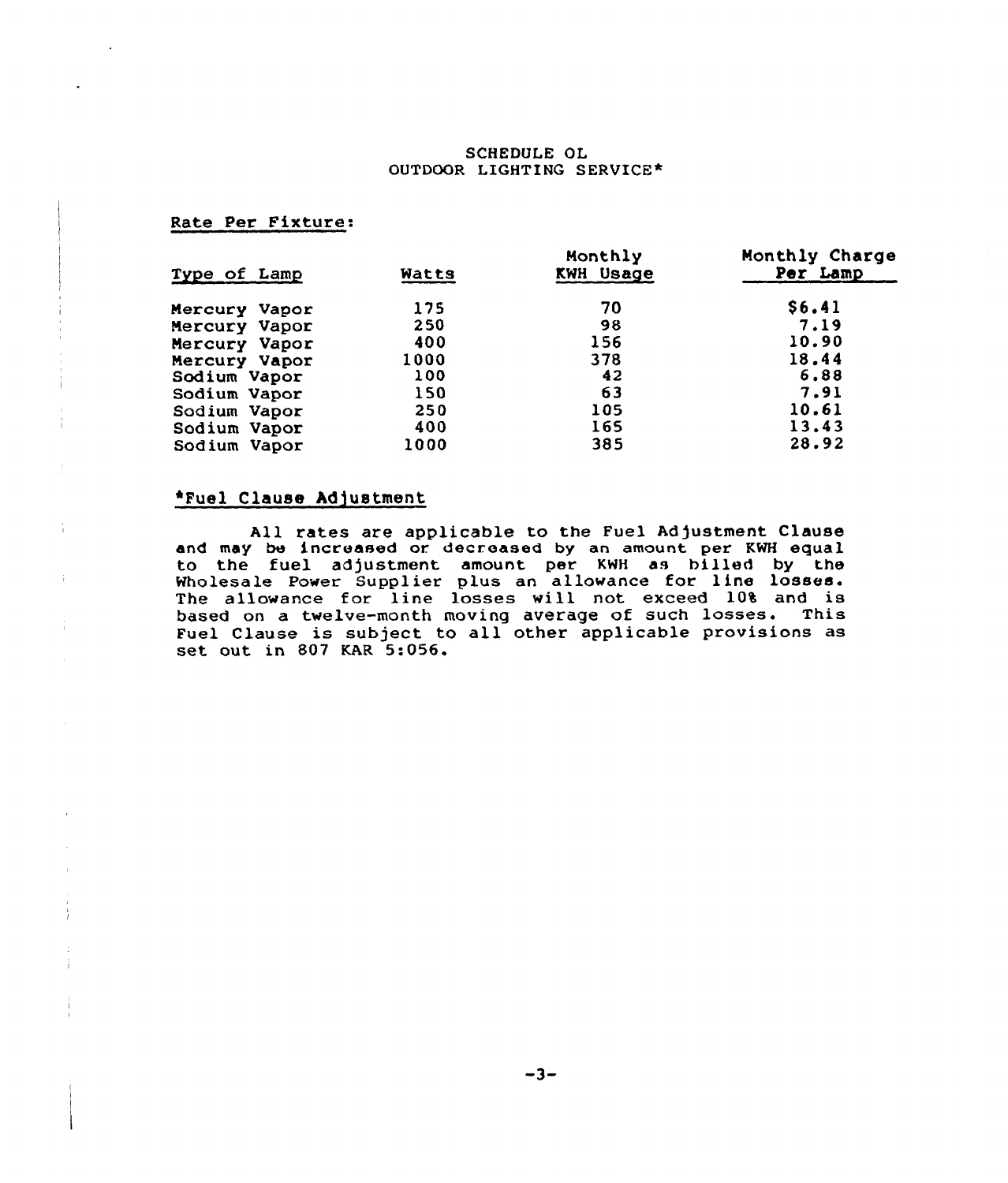#### RULES AND REGULATIONS

# Consumer Billing and Collecting Policy

Bills are to be mailed on or about the first day of each month covering service rendered during the month ending at the<br>first of the preceding month except the final bill may be rendered as soon as possible after service is disconnected.

Final bills shall be for service used in the month in which disconnect is made and the preceding month.

Electric energy bills are due and payable from first through fifteenth of each month afterwhich the gross amount will be 10% higher, not to exceed \$5.00, on the unpaid amount. will be 10% higher, not to exceed \$5.00, on the unpaid amount.<br>Failure to receive bill shall not release the obligation to pay <sup>~</sup>

Delinquent notices are to be sent out as soon as possible after the 15th of each month. Field collection date for delinquent accounts shall be 10 days after mailing of notice and at least <sup>27</sup> days after the mailing of the original bill.

<sup>A</sup> \$ 15 fee is to be collected on first call and on all subsequent calls for purposes of collecting delinquent accounts during regular working hours. Thirty dollars (\$30.00) will be collected for trips made other than during regular vorking hours.

No consumer is to be reconnected at any location without first having paid all previous indebtedness to the Cooperative. Service to a consumer is not to be connected in another name in order to avoid payment of an unpaid bill.

A service charge of \$15.00 shall be applied to each reconnect requiring a trip.

Reminder letter or invoice statement to be issued <sup>15</sup> days after final bill is rendered to unpaid accounts of disconnected consumers.

Periodically, all delinquent accounts are to be turne over to an attorney or competent collecting agency for further proceedings, provided such amount exceeds the membership fee and consumer deposit.

A \$5.00 fee is to be collected when checks are returned from bank marked "Insufficient Funds." The drawer of said check is to be notified by letter and his service placed on the cut-off list, along with other delinquent accounts and handled in the same manner as outlined above.